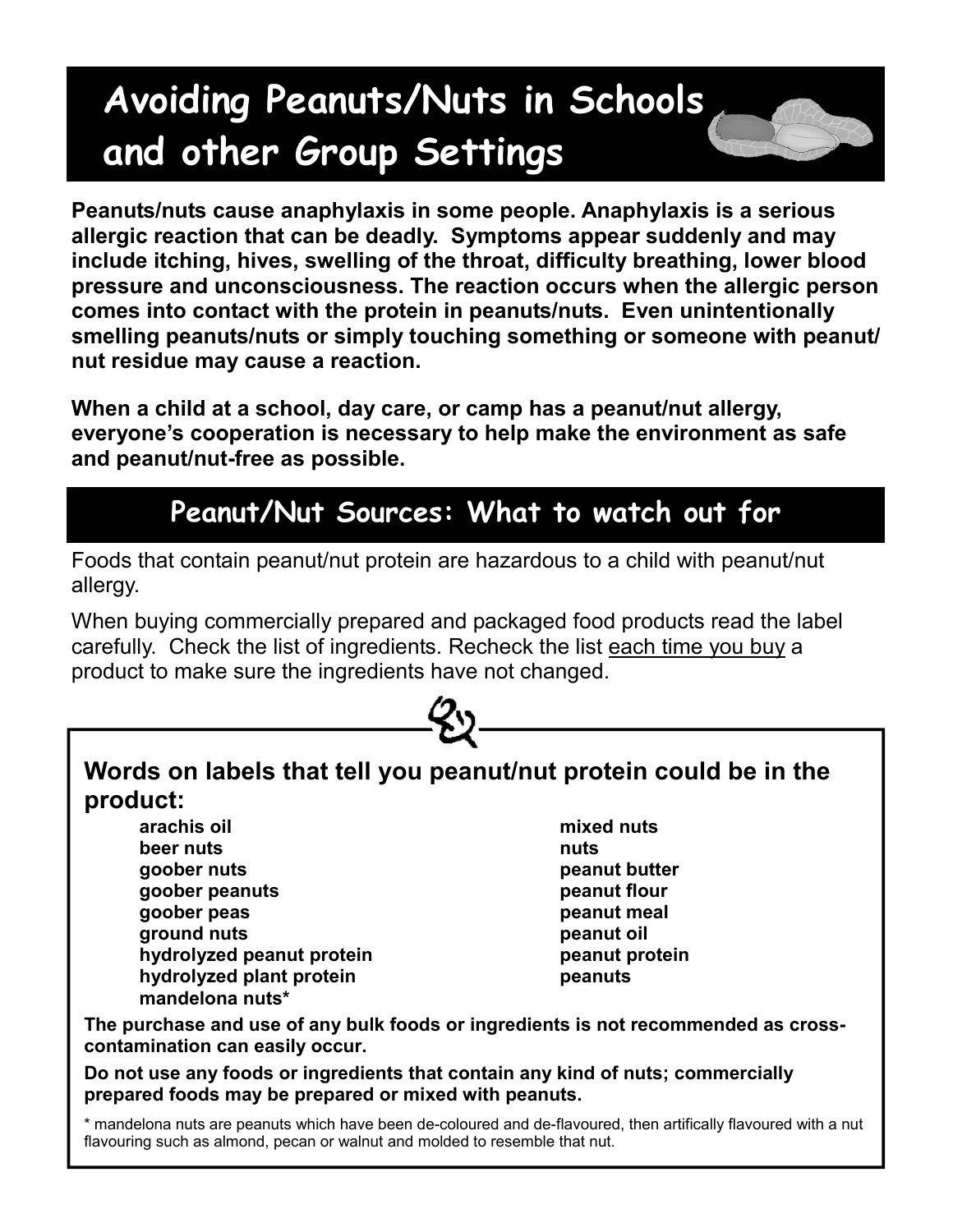## **Peanut/Nut oil**

The process used to make commercial cooking oil gets rid of any protein that is present. Therefore, peanut oil treated this way is probably safe. A different method is used to make cold pressed, expelled or extruded peanut oils. These are not safe because they may contain peanut protein.

Cooking oils become unsafe when they are used to fry foods that contain peanut protein. Protein may leach out into the oil when cooking, which makes it unsafe to eat.

**The safest practice is to avoid all peanut oil.**

## **Ingredient listings are not foolproof**

Imported foods may come from a country that has different labeling requirements. For example, imported chocolate bars may not list peanuts/nuts on the label, even when they are present. If you have doubts about what is in a product, or you do not know what an ingredient word means, do not eat the food.

Commercial food products may contain very small amounts of peanuts/nuts from equipment used during processing. These small amounts may be enough to cause an anaphylactic reaction*.* Warnings are usually stated on the label, but not always.

**Highly processed foods with many ingredients are more likely to contain peanuts/nuts. They are also more likely to contain peanut/nut residue or hidden sources of peanuts/ nuts.**

### *Be very cautious of the following foods:*

- **baked goods**
- **candies**
- **chili**
- **cookies**
- **Chinese dishes**
- **chocolate**
- **egg rolls**
- **marzipan (almond paste)**
- **prepared and frozen desserts**
- **prepared soups (especially dried packaged soup mixes)**
- **satay sauces**
- **Thai dishes**

If you are ever in doubt about a product, contact the food company for complete, up to date information about its ingredients or check with the allergic child's parents to find out if it is safe for their child.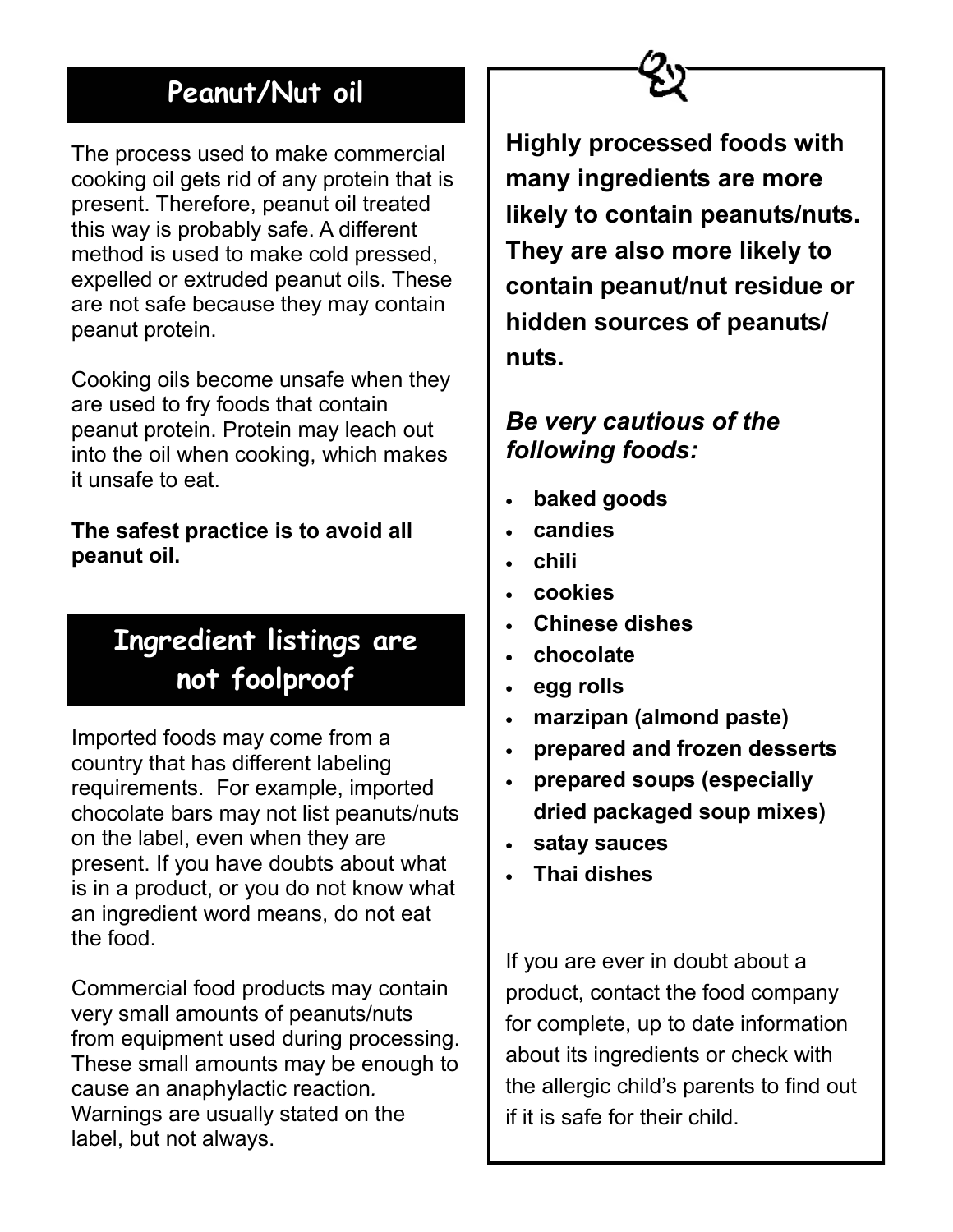## **Take precautions when preparing foods at home**

Use peanut/nut-free ingredients and keep utensils and food preparation areas clean. Wash all food preparation surfaces with warm soapy water.

Baked goods or mixed dishes prepared at home may contain peanut/nut traces, even when there are no peanuts/nuts in the ingredients. Peanuts/nuts tend to leave residue on things like utensils, containers and tabletops. The residue is easily passed on to other foods during preparation.

> *The safest approach is to have the allergic child eat only foods that are brought in from their own home.*

## **Tips for safe, successful lunches and snacks**

There are many healthy food choices available.

A nutritious lunch should contain three or four of the food groups from Canada's Food Guide to Healthy Eating: Vegetables and Fruit (preferably some of each), Grain Products, Milk Products and/or Meat and Alternatives. Combine healthy food choices for snacks or lunch, remembering to read the labels of packaged foods or ingredients you use in home-prepared foods.

Before preparing food, wash hands thoroughly and make sure that all cutting boards, food preparation utensils, counter tops and containers are clean. For items that are to be served hot, rinse out a wide mouth Thermos with boiling water. Add piping hot food and close tightly. A small freezer pack will help keep cold lunch and snack items safe.

#### **Ways to keep children with peanut/nut allergy safe:**

- pack lunches, snacks and treats that are as free of peanut/nut as possible;
- 9 do not use peanut/nut products such as peanut shells for crafts or in activities;
- do not allow children to share food or food containers brought from home;
- $\checkmark$  keep food preparation areas and utensils used at home clean and free of peanut/nut products;
- 9 encourage children to wash their hands with soap and clean water before and after meals;
- use a disposable placemat to create a physical barrier between the allergic child's lunch and the table on which it will be eaten;
- be sensitive to the allergic child's need to feel included.